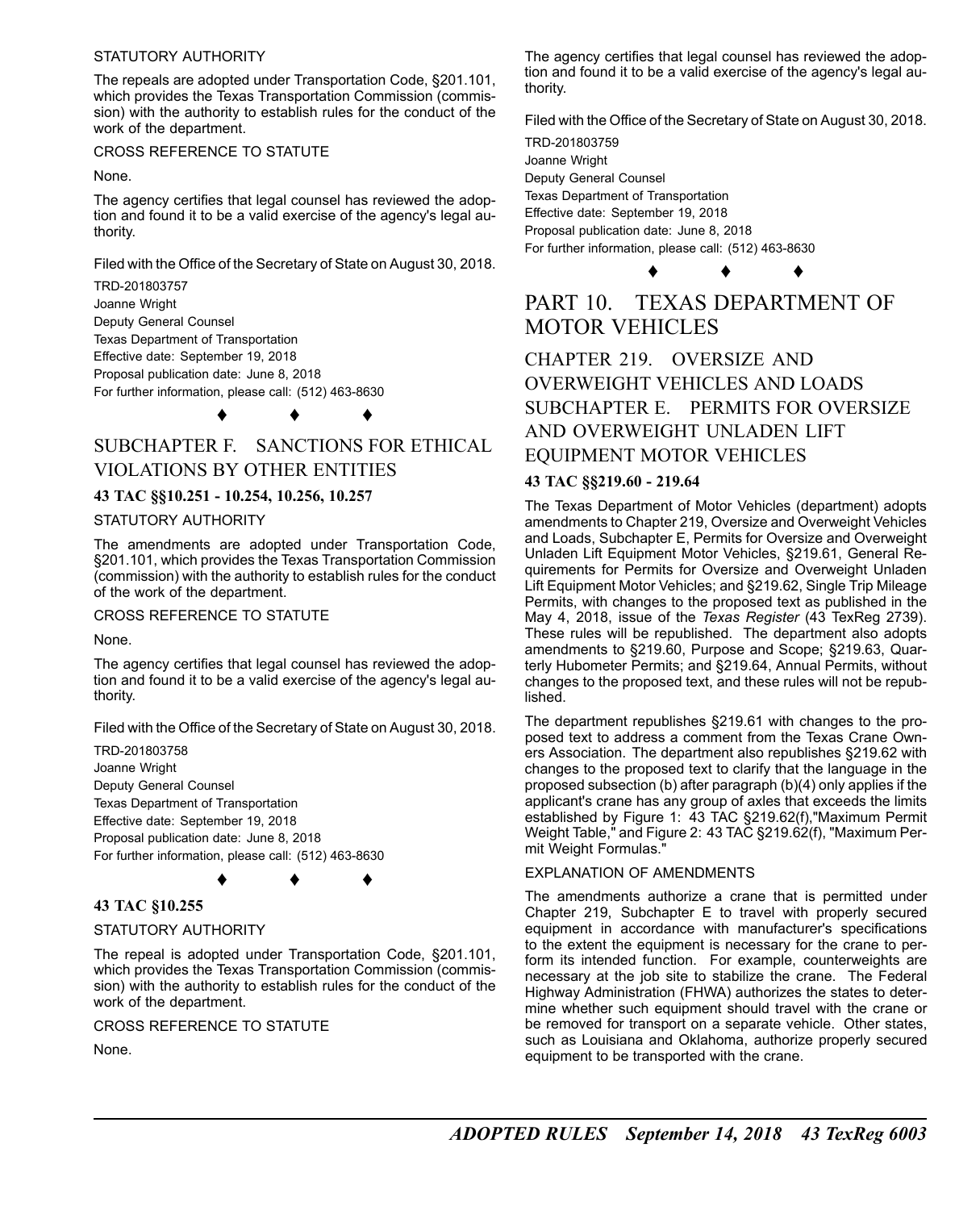Industry representatives asked the department to consider amending our rules because the Texas rules are not consistent with the laws and rules of other states. Industry is required to comply with different standards when they cross the state line into Texas. The department adopts these amendments to allow properly secured equipment to be transported with the crane in accordance with the definition of a "nondivisible vehicle" in §219.2, provided the axle weights, axle group weights, and gross weight do not exceed the maximum permit weights listed in Subchapter E of Chapter 219. For example, a crane that must comply with the process and requirements under §219.62(b)(4) is not allowed to transport properly secured equipment on the crane. The equipment must be transported on a separate vehicle.

The Specialized Carriers & Rigging Association submitted a letter to the FHWA in March of 2018, requesting clarification on the definition of "nondivisible load." The FHWA responded in April of 2018, authorizing a state to issue a special permit if the applicant presented evidence or information demonstrating that a vehicle or load meets one of the three criteria listed in the federal definition for "nondivisible load or vehicle" found in 23 C.F.R. §658.5. The FHWA also stated as follows:

"When the final rule establishing the definition of nondivisible was issued in 1994, it was anticipated that because of the complexity, there would be inconsistencies and disagreements between State permitting officials, enforcement officers, motor carriers, and shippers. In light of this potential, the Federal definition provides States latitude in implementing the definition. Unless there are indications of non-enforcement or abuse, FHWA does not intervene in decisions related to the issuance of permits for specific vehicles or loads."

The department thinks the language in §219.61(g) complies with the definition of "nondivisible load or vehicle" found in 23 C.F.R. §658.5 and 43 TAC §219.2. The language in §219.61(g) is limited to equipment that is necessary for the crane to perform its intended function. Also, the language is limited to equipment for which the manufacturer provided specifications to properly secure the equipment.

The department adopts other amendments because it received calls from industry and law enforcement after drivers were stopped by law enforcement for traveling at nighttime without a front and rear escort vehicle when the permitted crane (annual permit) was overweight, but did not exceed legal size limits under Transportation Code, Chapter 621, Subchapter C. Except as otherwise specified in Chapter 219, Subchapter E, amendments authorize a permitted crane to travel at nighttime without a front or rear escort vehicle if the crane is overweight, but does not exceed certain size limits. These amendments are consistent with the language in §219.11(l)(2) (A)(i) regarding certain vehicles that are overweight only, and §219.41(d)(4) regarding certain vehicles that exceed certain size limits, regardless of weight. A front and rear escort vehicle is not required to protect the safety of the traveling public or to protect the roadways from an overweight crane, except as otherwise specified in Chapter 219, Subchapter E. The language in §219.62 and §219.63 will continue to require a crane that exceeds 175,000 pounds gross weight to have a front and rear escort vehicle to prevent traffic from traveling beside the crane as it crosses a bridge.

A front and rear escort vehicle is needed to protect the safety of the traveling public when the permitted crane is traveling at nighttime and exceeds the size limits listed in amended §219.61(d)(3)(B)(ii). The amendments provide uniform requirements for permitted cranes to travel at nighttime, including some requirements that were previously only listed on the department's website.

Other amendments improve the terminology, correct errors, modify the language for consistency with other rules in Chapter 219, delete language that duplicates language in Chapter 219 or in statute, make the rules consistent with current practice, and restructure portions of Chapter 219 due to deletions.

### COMMENTS

Transportation Code, §623.195 requires the board of the Texas Department of Motor Vehicles (board) to consult with the Texas Transportation Commission (commission) prior to the adoption of certain rules regarding oversize and overweight permits for the operation of cranes. The commission considered the proposed amendments during its open meeting on July 26, 2018, and issued a Minute Order to document compliance with Transportation Code, §623.195, and to indicate that the Texas Department of Transportation staff did not have any comments on the proposed amendments.

The Texas Crane Owners Association (TCOA) submitted a comment in which they request the department to modify the proposed amendments to allow cranes that do not exceed nine feet in width, 14 feet in height, or 65 feet in length to operate during nighttime without escort vehicles, regardless of the weight of the crane. TCOA also states that cranes that fall within these dimensions but exceed 175,000 pounds should adhere to the existing rules pertaining to crossing bridges. TCOA further states this modification is consistent with the rule for oil well servicing units.

### RESPONSE

The department adopts §219.61 with amendments to allow cranes that do not exceed nine feet in width, 14 feet in height, or 65 feet in length to operate during nighttime without escort vehicles, regardless of the weight of the crane. This language is consistent with the language in §219.41(d)(4) regarding permits for oversize and overweight oil well related vehicles. The Texas Department of Transportation adopted the language in the current §219.41(d)(4), which was transferred to the department in 2012 by Senate Bill 1420, 82nd Legislature, 2011. The oil well related vehicles have been allowed to travel on public roadways at nighttime within the listed dimensions for years. and the department has no evidence that such travel causes any safety issues. Also, the department conferred with the Texas Department of Public Safety (TxDPS) regarding TCOA's requested amendment, and TxDPS thinks the request seems reasonable.

Any cranes permitted under §219.62 and §219.63, will continue to be subject to the existing rule language in §219.62 and §219.63, which require a crane that exceeds 175,000 pounds gross weight to have a front and rear escort vehicle to prevent traffic from traveling beside the crane as it crosses a bridge, regardless of whether the crane is being operated during daylight or nighttime. The amendments do not eliminate any other restrictions or requirements that apply to permitted cranes under Subchapter E of Chapter 219, such as the restrictions specified in §219.61(d), which include curfew restrictions.

### STATUTORY AUTHORITY

The amendments are adopted under Transportation Code, §1002.001, which provides the board with the authority to adopt rules that are necessary and appropriate to implement the powers and the duties of the department; and more specifically,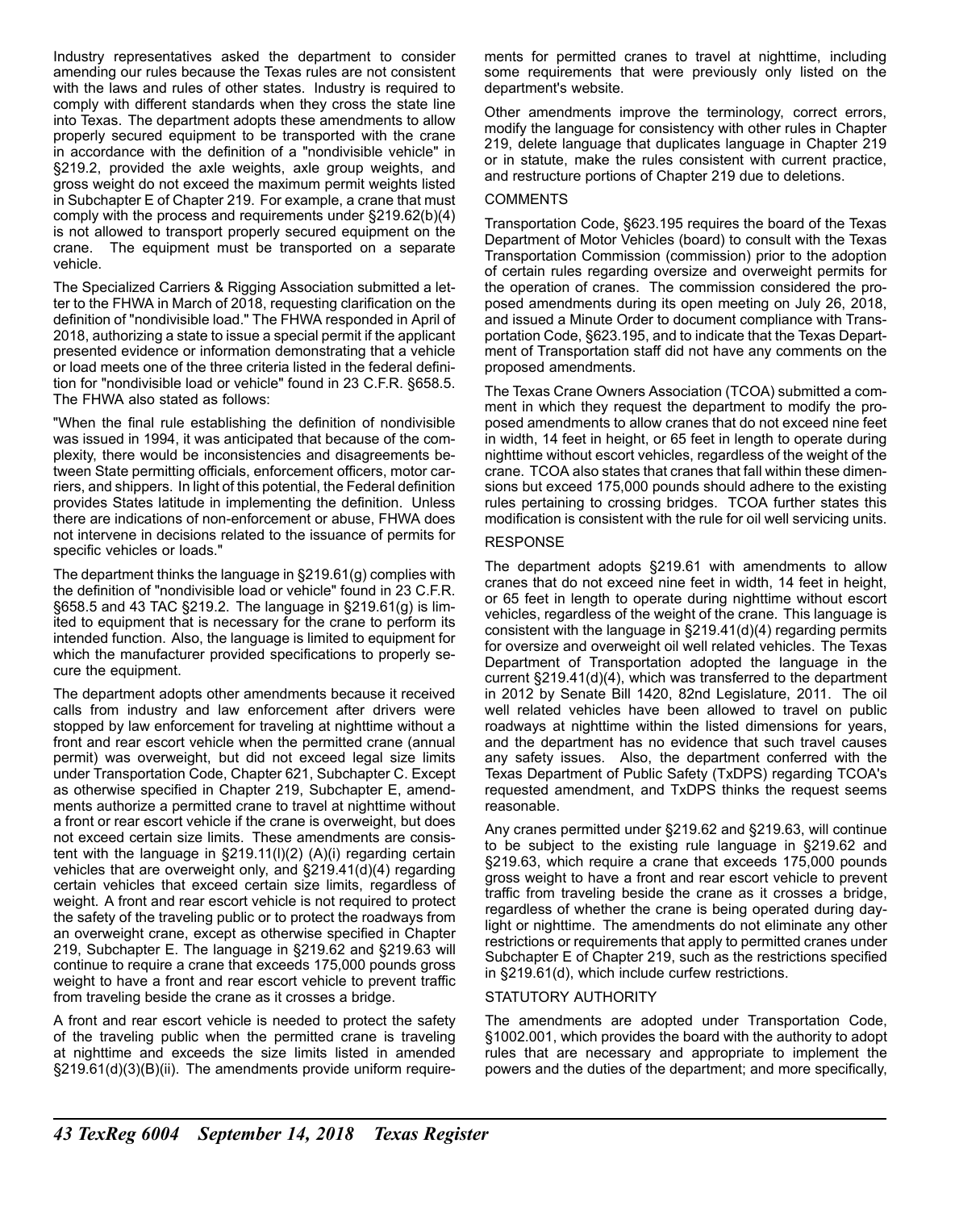Transportation Code, §623.002 which authorizes the board to adopt rules that are necessary to implement and enforce Chapter 623; and Transportation Code §623.195 which authorizes the board to adopt rules to provide for the issuance of crane permits under Subchapter J of Chapter 623.

### CROSS REFERENCE TO STATUTE

### Transportation Code, Chapter 623.

*§219.61. General Requirements for Permits for Oversize and Overweight Unladen Lift Equipment Motor Vehicles.*

(a) General information.

(1) Unless otherwise noted, permits issued under this subchapter are subject to the requirements of this section.

(2) Cranes are eligible for an annual permit under this subchapter.

- (3) Cranes are also eligible for the following permits under this subchapter at weights above those established by  $\S219.11(d)(2)$ of this title (relating to General Oversize/Overweight Permit Requirements and Procedures):
	- (A) single-trip mileage permits; and
	- (B) quarterly hubometer permits.

(4) If a truck-tractor is used to transport a trailer-mounted crane, the combination of vehicles is limited to the dimensions and weights listed in this subchapter.

(b) Permit application. An application shall be made on a form and in a manner prescribed by the department. The applicant shall provide all applicable information, including:

(1) name, address, telephone number, and email address (if requested) of the applicant;

- (2) year and make of the crane;
- (3) vehicle identification number of the crane;
- (4) width, height, and length of the crane;

(5) crane axle and tire information, including the number of axles, distance between axles, gauge per axle, axle weights, number of tires, and tire size; and

(6) any other information required by law.

(c) Payment of permit fees. Fees for permits issued under this subchapter are payable as described in §219.11(f).

(d) Restrictions.

(1) A crane permitted under thissubchapter issubject to the restrictions specified in  $\S219.11(1)(1)$ , (3), and (4), and the permittee is responsible for obtaining information concerning current restrictions from the department.

(2) A crane permitted under this subchapter may travel through highway construction or maintenance areas provided the dimensions do not exceed the construction restrictions as published by the department.

(3) A crane permitted under this subchapter may only be operated during daylight, unless:

(A) the crane is overweight only; or

(B) the crane complies with one of the following, regardless of whether the crane is overweight:

*(i)* the crane does not exceed nine feet in width, 14 feet in height, or 65 feet in length; or

*(ii)* the crane is accompanied by a front and rear escort vehicle and does not exceed:

- *(I)* 10 feet, 6 inches in width;
- *(II)* 14 feet in height; or
- *(III)* 95 feet in length.

(e) Transferability. Unless otherwise noted, a permit issued under this subchapter may not be transferred between cranes or between permittees.

(f) Escort requirements. In addition to any other escort requirements specified in this subchapter, cranes permitted under this subchapter are subject to the escort requirements specified in  $$219.11(k).$ 

(g) Properly secured equipment. A crane permitted under this subchapter may travel with properly secured equipment, such as outriggers, booms, counterweights, jibs, blocks, balls, cribbing, outrigger pads, and outrigger mats, in accordance with the manufacturer's specifications to the extent the equipment is necessary for the crane to perform its intended function, provided the axle weights, axle group weights, and gross weight do not exceed the maximum permit weights listed in this subchapter.

*§219.62. Single-Trip Mileage Permits.*

(a) General information.

(1) Permits issued under this section are subject to the requirements of §219.61 of this title (relating to General Requirements for Permits for Oversize and Overweight Unladen Lift Equipment Motor Vehicles).

(2) A single-trip mileage permit:

(A) is limited to a maximum of seven consecutive days;

(B) is routed from the point of origin to the point of destination and has the route listed on the permit; and

(C) allows the crane to be returned to the point of origin on the same permit, provided the return trip is made within the time period stated in the permit.

(3) A crane exceeding 175,000 pounds gross weight must:

(A) have front and rear escort vehicles to prevent traffic from traveling beside the crane as it crosses a bridge;

(B) cross all multi-lane bridges by centering the crane on a lane line;

(C) cross all two-lane bridgesin the center of the bridge;

(D) cross each bridge at a speed not greater than 20 miles per hour.

(4) A crane exceeding 12 feet in width must be centered in the outside traffic lane of any highway that has paved shoulders.

(5) Except as otherwise provided in this section, the permitted crane must not cross a load-restricted bridge when exceeding the posted capacity of the bridge.

(b) Maximum permit weight limits.

and

(1) The maximum permit weight for any single axle must not exceed 30,000 pounds or 850 pounds per inch of tire width, whichever is less.